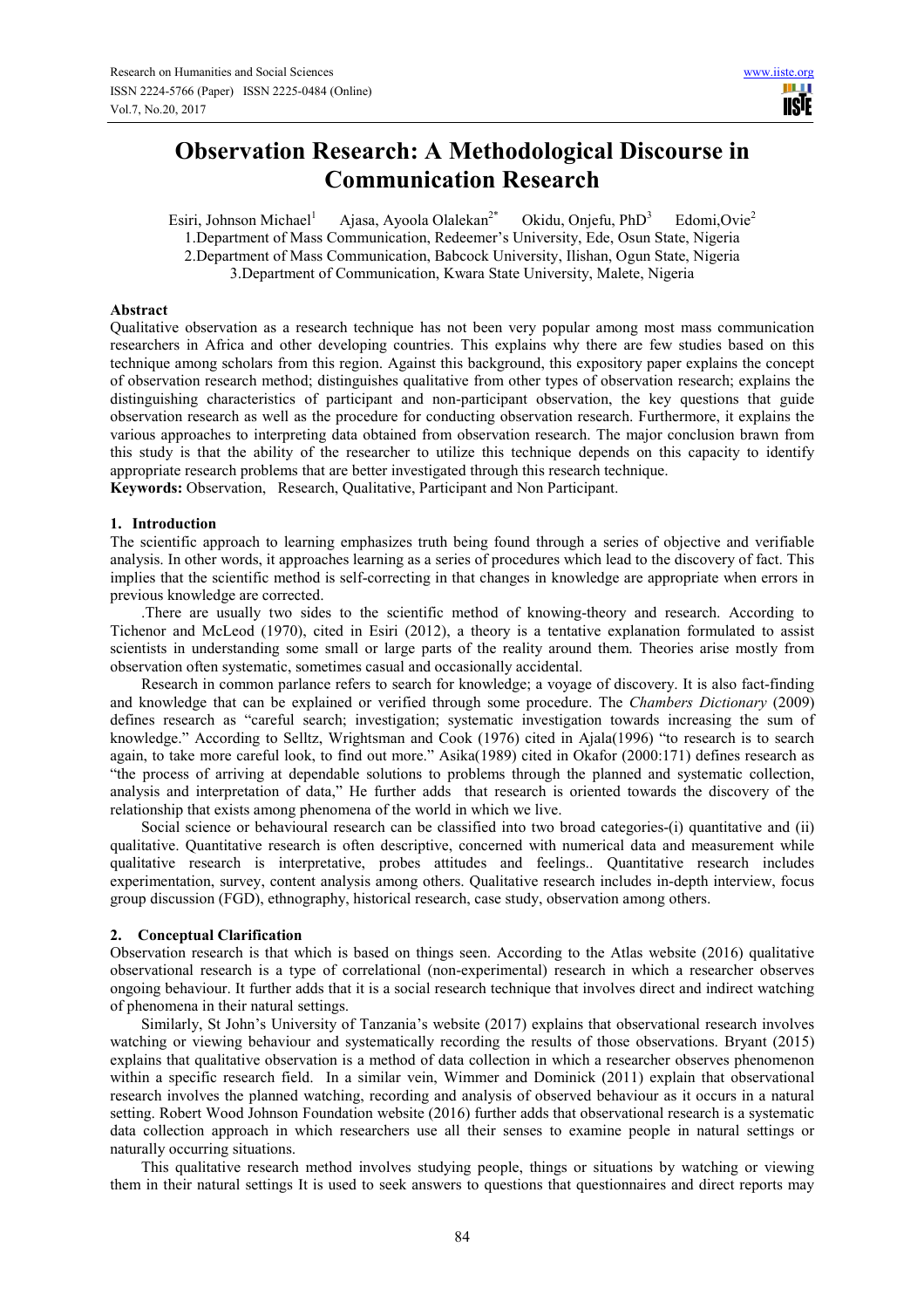not be able to provide answers to. Observational research is more concerned with description and explanation than with quantitative measurements. Like other research methods, observational research is conducted to generate all important data upon which to base any conclusions. For example, a researcher may decide to investigate the news processing behaviour of journalists by observing them (journalists) right in the newsroom where they work.

Observation as a research method has a long history in Psychology, Anthropology and Sociology. Its early use in the social sciences was in these disciplines. It has also been utilized in Mass Communication research particularly in gatekeeping studies.

# *2.1 Distinction Between Qualitative And Other Types Of Observation*

It is important to state that observation as a qualitative research technique is different from everyday observation which is often casual, selective and inaccurate. The former (scientific observation) is focused on what the researcher wants to investigate and it is objective as well as systematic (Berger 2010). St John's University of Tanzania's website (2017) adds that observation as a qualitative research method is guided by research questions; conscious and planned, systematically recorded, often using an observation checklist, data are analyzed using both qualitative and quantitative data analysis methods.

It is also important to explain that qualitative observation is different from that utilized in the natural or physical sciences. In the latter type of observation, there is a deliberate attempt by the researcher to manipulate variables in order to establish cause and effect. Furthermore, qualitative observation is often used with other research methods such as survey, experimentation, focus group discussion, case study, ethnography among others. Indeed, case study and ethnography are regarded as special types of qualitative observation.

# *2.2 Types of Qualitative Observation Research*

Researchers usually distinguish between two types of qualitative observational research: participant and nonparticipant. According to the Atlas website (2016) the distinguishing factor between both types is the extent to which a researcher intrudes upon or controls the environment. Sobowale (2008) adds that each type involves the ability of the researcher not only to observe events as they occur but also his ability to nose for details that others may take for granted

However, it should be noted that choice of technique (participant or non-participant) depends on the research problem, the degree of cooperation from the group or individuals being observed and ethical consideration. Similarly, participant and non-participant observation techniques can complement each other and can be used together.

# *2.3 Participant Observation*

According to Sobowale (2008), participant observation also referred to as 'field research' is an intensive and more involved way of gathering information through observation. Berger (2010) defines it as a qualitative research technique that provides the opportunity to study people in real life situations. The Atlas website (2016) explains that participant observation research involves a researcher inserting himself as a member of a group being studied with the aim of observing behaviour that otherwise would not be accessible. It further explains that in this research strategy behaviour remains relatively natural thereby giving it high external validity. Similarly, Faterman (1998) cited in Robert Wood Johnson Foundation website (2016) adds that participant observation combines participation in the lives of the people being studied with maintenance of a professional distance that allows adequate observation and recording of data. In this type of research, observation is carried out in real setting and there is the absence of the kind of control and structure present in experimental research. In participant observation, the researcher becomes involved in a group, organization or entity that is being studied.

# 2*.4 Techniques of Participant Observation*

These are several techniques of participant observation which are also equivalent to the roles of the researcher in the observation process. According to Berger (2010) these are *participant as observer* and *observer as participant*. Participant as observer refers to where the researcher participates with the group being observed and is a functioning part of the group. Accordingly the researcher is an 'insider' enjoying a close understanding of the context and the process while performing the added role of an observer and recorder. Sobowale (2008) refers to this as *active participant observation*. In observer as participant, the researcher is a neutral outsider who has been given the privilege of participating in the activity for the purpose of making observations and recording them. Sobowale calls this *overt participant observation*.

Wimmer and Dominick (2011) posit that there are four techniques of participant observation which are *overt observation, overt participation, covert observation* and *covert participation*. In overt observation, the researcher is identified and those under observation are aware that they are being observed. In overt participation, those being observed also know the researcher. However, he goes beyond the observer role and becomes a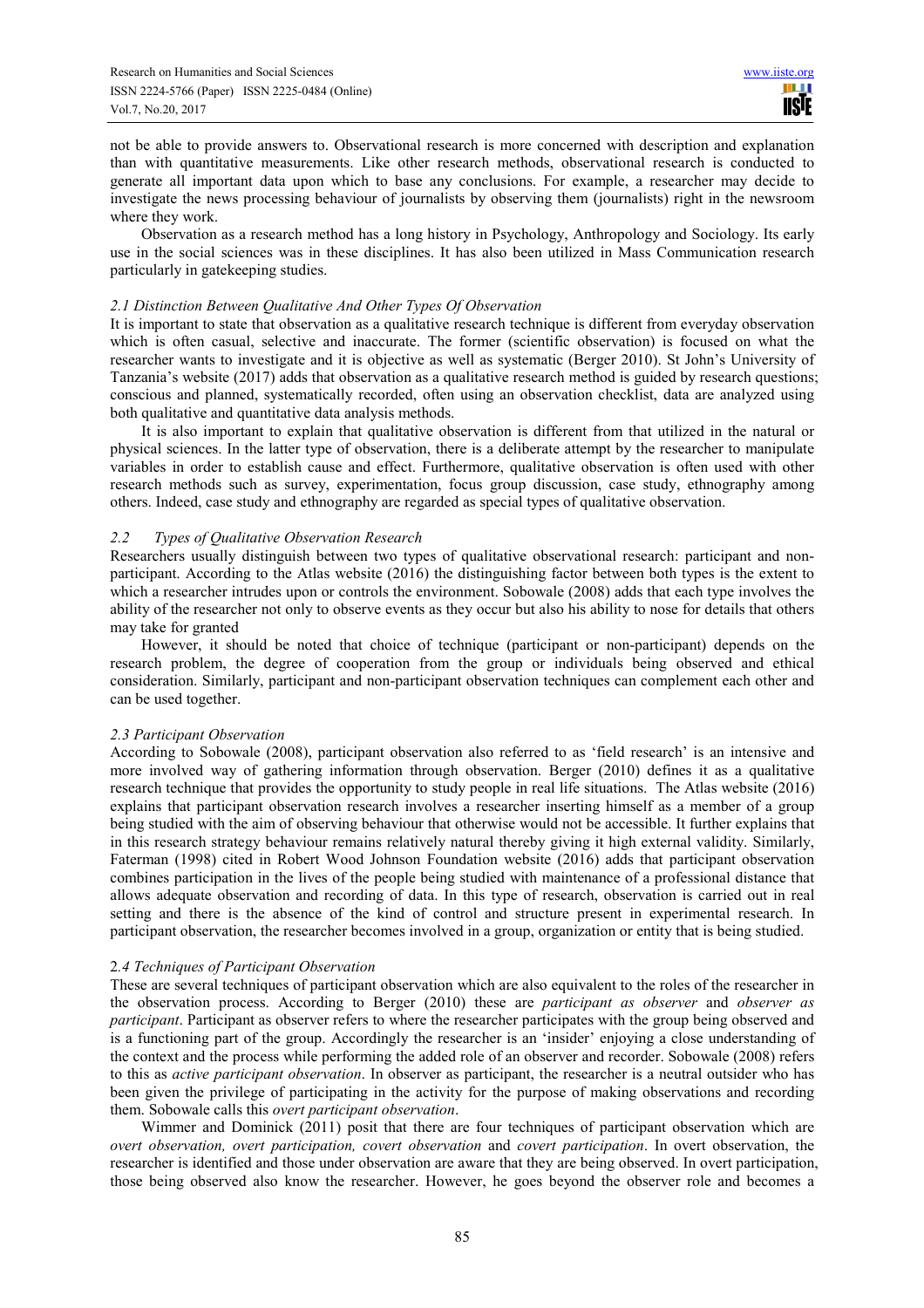HI I **TISIE** 

#### participant in the activity.

In covert observation, the researcher's role is limited to that of an observer but those under observation are not aware that they are being studied. Covert participation involves the researcher taking part in the process under investigation but is not identified as a researcher.

In addition to the above, Sobowale (2008) identifies "o*bserver as pretender"* model which is also referred to as *covert observation*. Here, the individuals being studied do not know they are part of a research project. This is to ensure that the subjects behave in a natural manner. In this case, the researcher "pretends" to be an ordinary group member.

Sobowale explains that the active participant observer is a member of the group he is trying to observe. He normally seeks the membership of the group and when accepted, he accepts the norms of the group and obeys its rules and regulations. He warns that the participant observer must be careful not to give himself away. Once other members of the group get to know that he has an ulterior motive for joining the group, they may become hostile towards him. They may even attack him physically or keep away from him and prevent him from knowing the goings-on in the group. This is why it is said that participant observation can be a risky form of research. Participant observation is particularly useful to investigative journalists, psychologists, sociologists and anthropologists interested in obtaining first-hand information about groups, communities and individuals..

# *2.5 Advantages of Participant Observation*

Participant observation has several advantages which include the following:

- i. It enables the researcher to gain an insider's knowledge of a group or situation.
- ii. It helps the researcher to understand what is going on in the setting that he is studying.
- iii. It helps the researcher to determine which questions to ask.
- iv. It is an unobtrusive way of obtaining information about groups and their behaviour.
- v. It fosters an in-depth and rich understanding of a phenomenon, situation and/or setting and the behaviour of the participants in that setting.
- vi. It is an essential way of gaining an understanding of naturalistic setting and its members' behaviour.
- vii.It provides the foundation for theory and hypotheses development.

# 2.6 *Disadvantages of Participant Observation*

Participant observation, however, has the following disadvantages:

- i. The researcher stands the risk of internalizing the values of the group to the extent that he may forget why he is there. This is also referred to as *observer effect*.
- ii. Due to the need for the researcher to conceal his identity, he cannot freely record his observations.
- iii. Its results may be affected by the subjective nature of the observation and the recording process. According to the selective perception theory, people see what they want to see and choose what they want to see from available acitivities.
- iv. Sometimes the researcher goes beyond recording what people do and assumes he can read people's minds and imagine why people are doing certain things. Berger (2010) calls this "the problem of mind reading."

# *2.7 Non-participant Observation*

Non participant observation also referred to as naturalistic or direct observation involves the researcher carefully watching participants or phenomena without actively participating in the activity being observed (Maitlis and Liu, 2010). Williams (2014) defines it as a relatively unobtrusive qualitative research design for gathering primary data about some aspects of the social world without interacting directly with its participants. He further adds that the non-participant observer sometimes is physically present with the research participants in a naturalistic setting but at other times he may not be present tn the setting.

The Atlas website (2016) explains that in non-participant observation, the researcher simply studies behaviour that occurs naturally in a non-artificial context. This is much unlike experimental observation that takes place in a controlled laboratory setting where variables are deliberately manipulated. In a similar vein, the Robert Wood Johnson Foundation website (2016) posits that in non-participant observation, the researcher has limited interaction with the people being observed. It adds that unlike participant observation, this approach may present limited insight into the meaning of the social context being studied.

According to Sobowale (2008) in non-participant observation, the researcher detaches himself from the event he is watching. He makes his observation from a distance. He is not involved or engaged in the activity as his participant observation counterpart. The participant observer watches a situation from a detached position which does not intrude or take over any of the roles of the people interacting in the situation being studied. For instance, a researcher who wishes to study the behavior of a traffic policeman at a road block does not have to join the police force to do that. He may stand at a convenient distance from the check point and watch the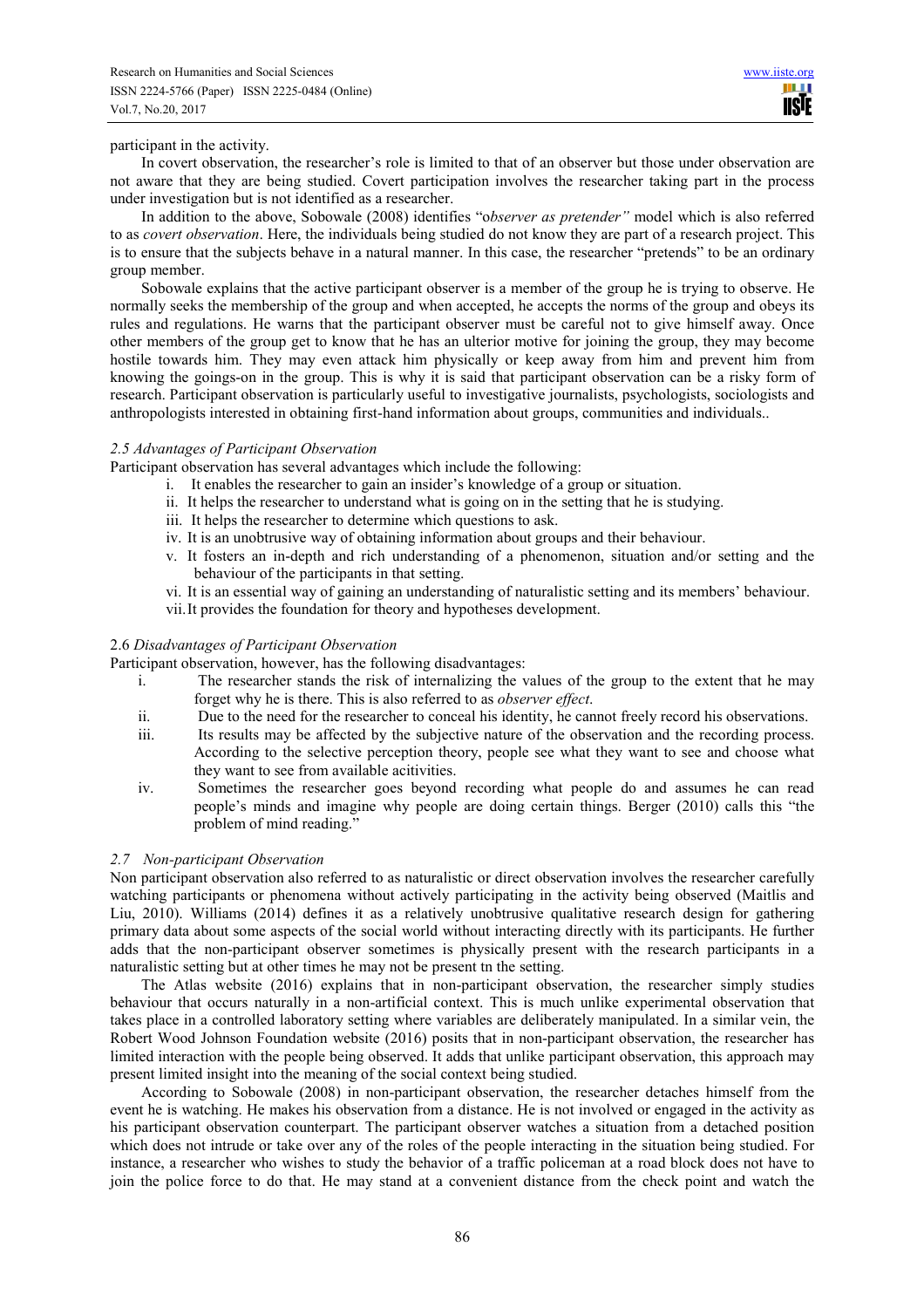шш **TISIE** 

interactions of the policeman with motorists and other road users. He is far less inhibited to jot down his observations.

# *2.8 Advantages of Non-participant Observation*

Non participant observation has several advantages which include the following:

- i. There is no risk of "observer effect" or the researcher internalizing the values of the group he is observing.
- ii. It may result in detailed recording of information.
- iii. It can provide the basis for theory and hypotheses development.
- iv. It is less risky than participant observation.

# *2.9 Disadvantages of Non-participant Observation*

The following are some of the disadvantages of non-participant observation

- i. Since the observer is detached from the situation, he relies on his perception which may be inaccurate.
- ii. If the research subjects know that they are being observed, the results obtained may be distorted as they may not reflect their actual behavioural patterns.
- iii. It has the problem of bias. The observer is bound to be subjective in the aspects of the event he chooses to watch and the details he records.
- iv. It is more prone to errors than participant observation.

# *2.10 Key Questions That Guide Observation Research*

It has been pointed out that the observational research strategy is different from non-scientific observation in several ways. The most important, however, is that it is conscious and planned. Indeed to ensure validity, it is recommended that the researcher should have a well-planned checklist which includes the specific behavior to be observed and time for the observation. Furthermore, the researcher should use research assistants and test for the differences between them in terms of the records of their observation

For the above reasons, there are some key questions that guide observational research.

- 1. What should be the role of the observer? For instance is he going to be a participant or non-participant observer? Which variant of either method is he going to adopt? This must clearly be indicated in the application for ethical approval to conduct the research.
- 2. Who are the subjects to be observed? In this regard, the researcher must indicate the roles of the persons to be observed.
- 3. What will the researcher be observing? This implies that the researcher should indicate the specific features of the persons or behaviour that will be observed.
- 4. What are the actions to be observed? This means that the researcher must define the unit of observation which might be explained in terms of specific actions or interaction.
- 5. Repetition of observations. Will the researcher rely on one set of observation or repeated sets of observations? Those have to be clearly spelt out.
- 6. How will the researcher record the observations? Will they be recorded on paper, audio or video recordings?
- 7. How will the data be analyzed? The researcher should indicate whether the data will be analyzed utilizing quantitative or qualitative methods.

# **3. Procedure of Observation Research**

Observational research is useful for collecting data and for generating hypotheses and theories. As already indicated, it is more concerned with description and explanation than with measurement and quantification. According to Wimmer and Dominick (2011) there are at least six stages in observational research procedure. These are: (1) choosing the research site, (2) gaining access, (3) sampling (4) collecting data, (5) analyzing data, and (6) exiting.

# *3.1 Choosing The Research Site*

The nature of the research or study usually suggests a behaviour or phenomenon of interest. Once this has identified, the next step is to choose a setting where the behaviour or phenomenon occurs with sufficient frequency to make observation worthwhile. The site must be stable to permit observations over a period of time. For example, if a researcher is interested in studying journalists' information processing behaviour, the best site is a newspaper, radio or television newsroom.

# *3.2 Gaining Access*

Once the researcher has selected the site, the next step is to gain access to the site. The easiest site to enter is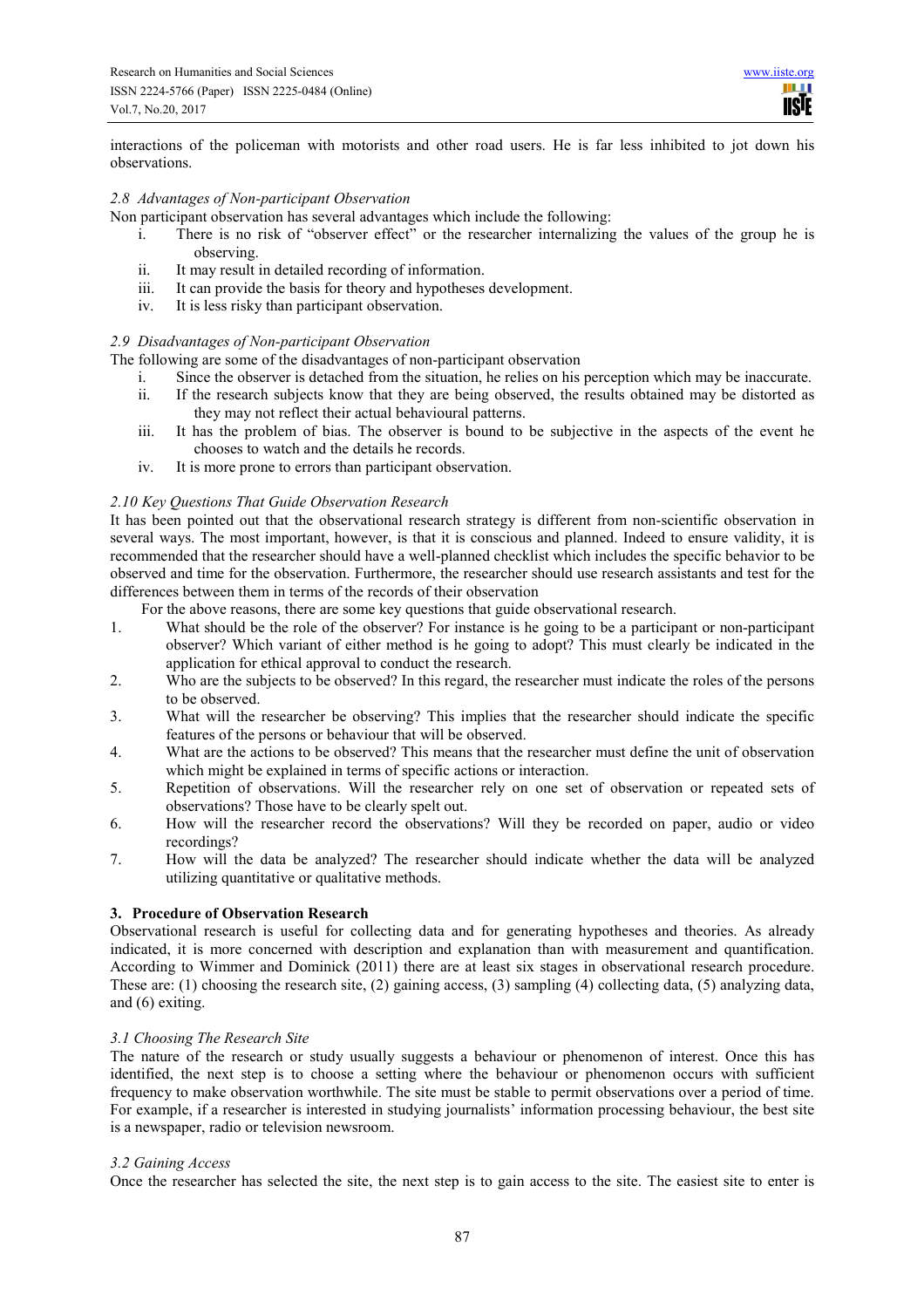usually the one that is open to the public and gives people little reason to keep behaviour secret.

#### *3.3 Sampling*

On gaining access to the site, the researcher will have to select a subset of the site's subjects he is interested in. If the topic is family viewing of television, how many families should be included or sampled for the study? After answering this question the researcher will now sample behaviour episodes or segments. It is noteworthy that the researcher cannot be everywhere and see everything. Therefore, what he has observed becomes *de facto* sample of what he has not observed. For instance, if a researcher is watching a meeting in the newsroom, this activity represents other unobserved meetings. Most field observations use purposive sampling, where observers draw on their knowledge of subjects under study and sample only from the relevant behaviours and events.

# *3.3 Collecting Data*

At this stage, the data for study are collected. Data collection tools in observation research include: (1) note book and pencil (2) video recorder and (3) audio recorder.

In addition to firsthand observation (i.e. being on the scene), three other data collection techniques are available to field researchers: diary keeping, unobtrusive measure, and document analysis. With the first technique, an investigator routinely supplements his or her field notes by keeping a research diary. The second helps overcome problem of reactivity by searching out nationally occurring phenomena relevant to the research task. The people who provide data through unobtrusive measurement are unaware that they are providing information for a research project. The third has to do with looking at the content of documents such as newspaper stories, transcript of TV shows, and so on.

# *3.4 Analyzing Data*

The overall goal of data analysis in field observation is to arrive at general understanding of the phenomenon under study. Here, data analysis consists of primarily filing the information and analyzing its content. Constructing the filing system is an important step in observation. The purpose of the filing system is to arrange raw field data in an orderly format that is amenable to systematic retrieval later.

# *3.5 Exiting*

As a researcher you must have a plan for leaving the setting or the group under study. In some instances, the group may have become dependent on the researcher in some way, and the departure may have a negative effect on the group as a whole. The researcher has an ethical obligation therefore to do everything possible to prevent psychological, emotional, or physical injury to those being studied. Consequently, leaving the scene must be handled with diplomacy and tact.

# *3.6 Interpretation of Observation Research*

There are three approaches the researcher can adopt in interpreting data obtained from observational research. These are: (1) descriptive (2) inferential and (3) evaluation.

Descriptive observational variables require no inference making on the part of the researcher. He observes things and write them down. Inferential observational variables require the researcher to make inferences about what is observed and underlying emotion. For example, the researcher may observe a journalist in the newsroom frowning. From this observation he may assume (correctly) that he or she is not happy with his job.

Evaluative observational variables require the researcher to make an inference and a judgment from the observed behaviour. For example, a researcher may want to investigate whether there is a relationship between the frowning journalist and job satisfaction. It is noteworthy however to explain that when writing field notes, the researcher should include descriptive as well as inferential data. It is also important to describe the setting and the mood in a detailed manner. All such things that may change behaviour need to be noted.

# **4.0 Conclusion**

Observation research is an invaluable qualitative method utilized in communication research. It is used to answer questions that quantitative research techniques may not effectively provide answers to. However, the ability of the researcher to use it depends on his capacity to recognize appropriate research problems that are better investigated through this technique and adherence to its procedure so that reliable data can be obtained.

# **References**

Ajala, V.C. (1996) *Scholarly guide for researchers*. Ibadan: Maybest Publishers Atlas website (2016) Observational research: Retrieved from http://www.citles.com on February 4, 2017 Berger, A. (2010) M*edia and communication research methods:* Thousand Oaks, CA : SAGE publishers.

Bryant M. (2015) Conducting observational research: Retrieved from http://www.deakin.edu.au on February 4,